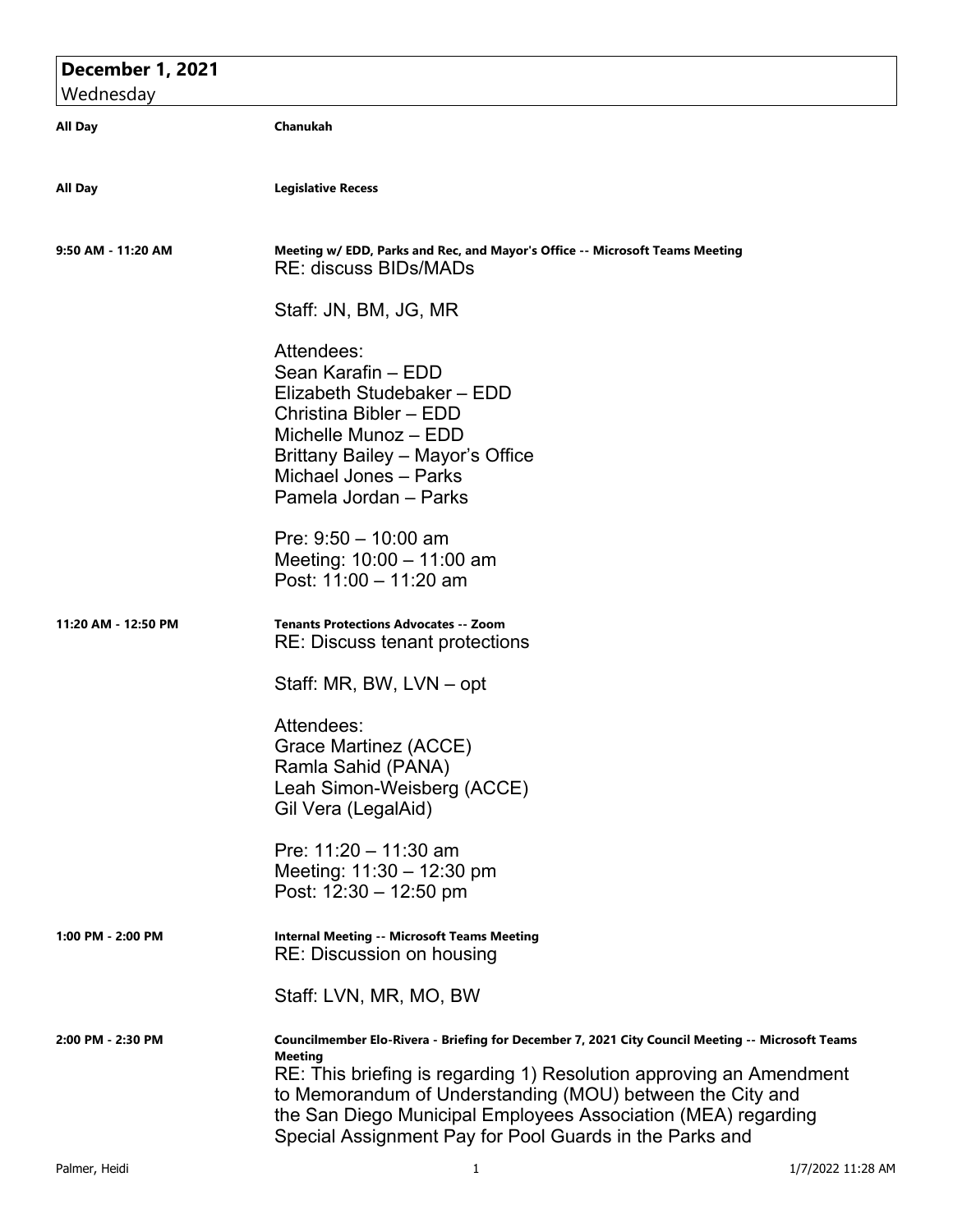| December 1, 2021 Continued<br>Wednesday |                                                                                                                                                                                                                                                                                                                                                                                                                     |
|-----------------------------------------|---------------------------------------------------------------------------------------------------------------------------------------------------------------------------------------------------------------------------------------------------------------------------------------------------------------------------------------------------------------------------------------------------------------------|
|                                         | Recreation Department; and 2) Resolutions approving the<br>Agreements between the City and MEA and the American Federation of<br>State, County and Municipal Employees, Local 127 (Local 127) regarding<br>the Recruitment Incentive and Sign-on<br>Bonus Programs for Sanitation Drivers in the Environmental<br>Services Department, which are docketed for the December 7,<br>2021 Council Meeting Open Session. |
|                                         | Attendance:<br><b>Councilmember Sean Elo-Rivera</b><br>Lydia Van Note                                                                                                                                                                                                                                                                                                                                               |
| 4:00 PM - 5:00 PM                       | <b>Staff Midweek Check-in -- Microsoft Teams Meeting</b>                                                                                                                                                                                                                                                                                                                                                            |
| 5:00 PM - 6:00 PM                       | SPEAK: The Boulevard Holiday Bridge Lighting -- SR-15 Bridge Deck<br>RE: The Boulevard Holiday Bridge Lighting                                                                                                                                                                                                                                                                                                      |
|                                         | Staff: BM                                                                                                                                                                                                                                                                                                                                                                                                           |
| 6:30 PM - 7:30 PM                       | Swing by Kensington Brewery to check on holiday party                                                                                                                                                                                                                                                                                                                                                               |
| <b>December 2, 2021</b><br>Thursday     |                                                                                                                                                                                                                                                                                                                                                                                                                     |
| All Day                                 | Chanukah                                                                                                                                                                                                                                                                                                                                                                                                            |
| All Day                                 | <b>Legislative Recess</b>                                                                                                                                                                                                                                                                                                                                                                                           |
| 8:50 AM - 10:00 AM                      | SDGE -- Zoom<br>RE: Discussion on rate transparency, including rate structure, planned rate<br>filings, and any rate changes.                                                                                                                                                                                                                                                                                       |
|                                         | Staff: LVN, BD                                                                                                                                                                                                                                                                                                                                                                                                      |
|                                         | <b>POC: Bernadette Butkiewicz</b>                                                                                                                                                                                                                                                                                                                                                                                   |
|                                         | Pre: $8:50 - 9:00$ am<br>Meeting: 9:00 - 9:45 am<br>Post: $9:45 - 10:00$ am                                                                                                                                                                                                                                                                                                                                         |
|                                         |                                                                                                                                                                                                                                                                                                                                                                                                                     |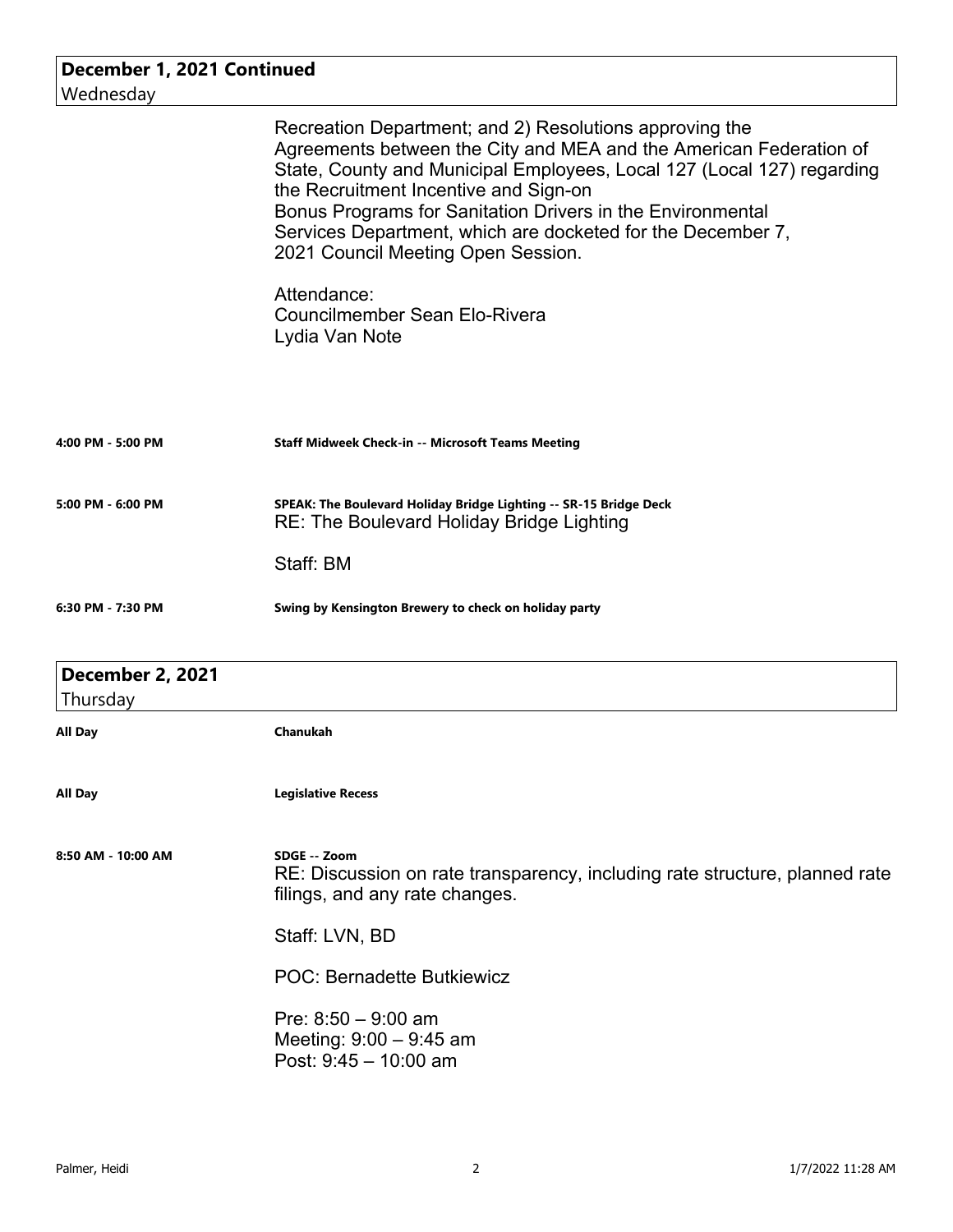| December 2, 2021 Continued<br>Thursday |                                                                                                                                                                                                                                                                                      |
|----------------------------------------|--------------------------------------------------------------------------------------------------------------------------------------------------------------------------------------------------------------------------------------------------------------------------------------|
| 12:50 PM - 1:50 PM                     | Local 911 Teamsters Quarterly Meeting -- Zoom<br>RE: Quarterly Meeting and discuss upcoming budget requests,<br>negotiations, and a general Division update from our union membership.                                                                                               |
|                                        | Staff: LVN                                                                                                                                                                                                                                                                           |
|                                        | Attendees:<br>Daniel Orloff, Steward<br><b>Chris Vanos, Steward</b>                                                                                                                                                                                                                  |
|                                        | Pre: $12:50 - 1:00$ pm<br>Meeting: $1:00 - 1:30$ pm<br>Post: $1:30 - 1:50$ pm                                                                                                                                                                                                        |
| 3:00 PM - 4:30 PM                      | Father Joe's Tour -- Joan Kroc Center, 1501 Imperial Avenue, San Diego, CA 92101<br>RE: Tour of the St. Theresa of Calcutta Villas building, currently under<br>Construction                                                                                                         |
|                                        | Staff: JG, BW – opt                                                                                                                                                                                                                                                                  |
|                                        | POC: Anna Zimbrick                                                                                                                                                                                                                                                                   |
| 5:00 PM - 7:00 PM                      | SPEAK: Co-Host Project New Village 10th Fannie Lou Hamer Celebration -- Port Pavillion on Broadway<br>Pier, 1000 N Harbor Drive, San Diego, CA 92101<br>RE: Project New Village 10th Fannie Lou Hamer Celebration                                                                    |
|                                        | Staff: HP at event, BW – Comms FYI and talking points, MZ – for set up<br>and coordination<br>Other Attendees: CM Montgomery Steppe is Co-hosting the event                                                                                                                          |
|                                        | <b>POC: Diane Moss</b>                                                                                                                                                                                                                                                               |
| 9:00 PM - 11:00 PM                     | <b>Review Council Agenda Assignments</b>                                                                                                                                                                                                                                             |
| <b>December 3, 2021</b>                |                                                                                                                                                                                                                                                                                      |
| Friday<br>All Day                      | Chanukah                                                                                                                                                                                                                                                                             |
|                                        |                                                                                                                                                                                                                                                                                      |
| All Day                                | <b>Legislative Recess</b>                                                                                                                                                                                                                                                            |
| 8:50 AM - 9:50 AM                      | Evergreen Strategies SD w/ Midway Village+ -- Teams/Zoom<br>RE: Briefing on behalf of Midway Village+. Our proposal in the prior round<br>of bids to improve the Midway District was heavily favored by the public<br>over competitors (64% to 18% with 18% undecided based on 5,000 |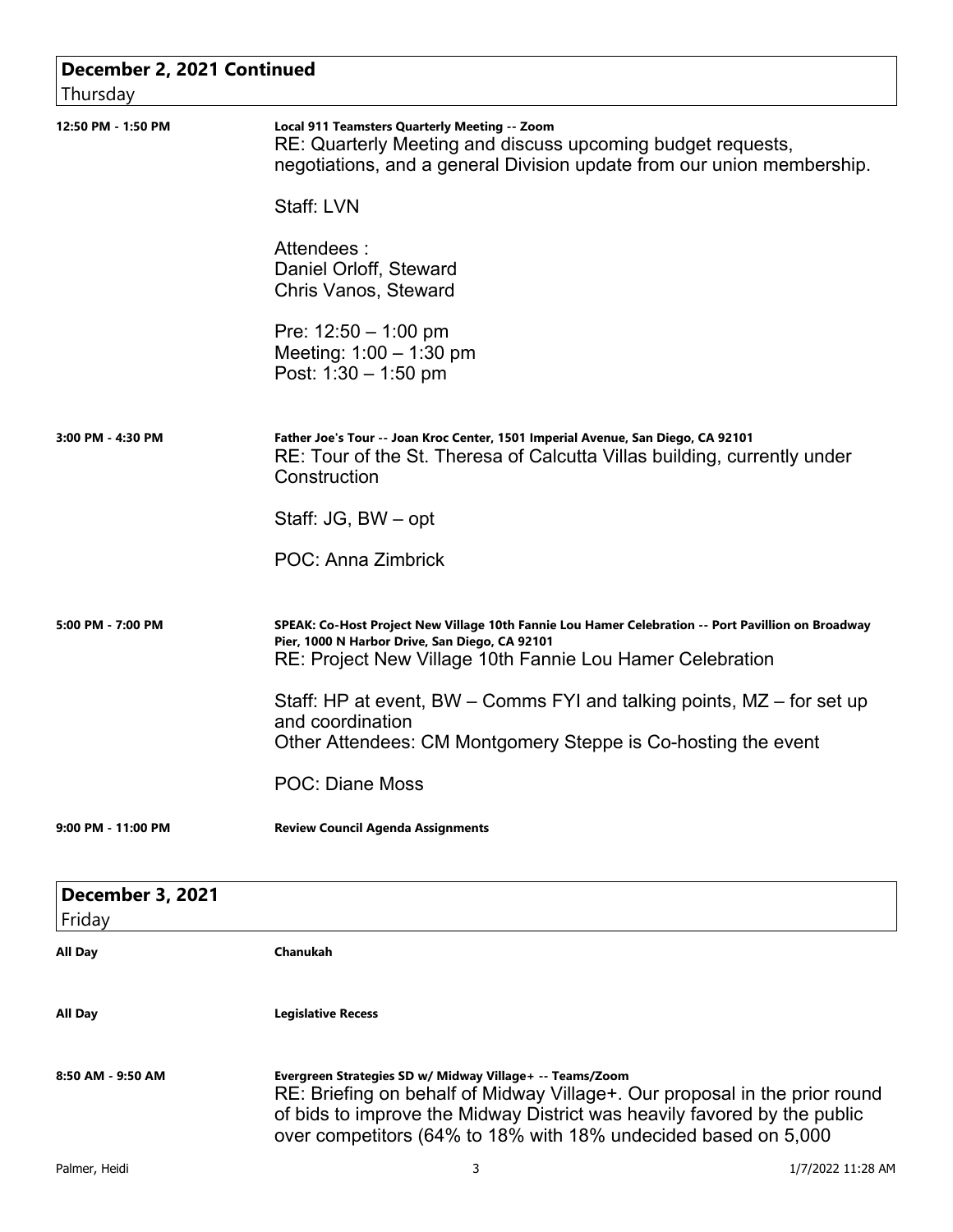| December 3, 2021 Continued<br>Friday |                                                                                                                                                                                                                                                                                                                                                          |
|--------------------------------------|----------------------------------------------------------------------------------------------------------------------------------------------------------------------------------------------------------------------------------------------------------------------------------------------------------------------------------------------------------|
|                                      | responses). We have dramatically improved upon that proposal to include<br>a significant affordable housing component - our team includes (among<br>other notable members): Bridge Housing, MAAC, and Toll Brothers - and<br>we would love to discuss the suite of amenities we envision with your office<br>prior to the December 3 submittal deadline. |
|                                      | Staff: MR                                                                                                                                                                                                                                                                                                                                                |
|                                      | Attendees:<br>Sara Kent Ochoa, Principal (she sent us the zoom link in an email – they<br>have an internal appt set up on their end)<br>David Malmuth<br><b>Phil Rath</b>                                                                                                                                                                                |
|                                      | POC: Sara Kent Ochoa                                                                                                                                                                                                                                                                                                                                     |
|                                      | Pre: $8:50 - 9:00$ pm<br>Meeting: $9:00 - 9:30$ pm<br>Post: $9:30 - 9:50$ pm                                                                                                                                                                                                                                                                             |
| 11:00 AM - 12:00 PM                  | <b>Docket Briefings -- Microsoft Teams Meeting</b><br>RE: Monday and Tuesday Docket briefings for Sean starting 7/9/21. The<br>Docket Briefings are due Thursday COB to be reviewed Fridays at 11am<br>and completed briefings are due by 3pm Friday.                                                                                                    |
|                                      | Staff: All                                                                                                                                                                                                                                                                                                                                               |
| 12:50 PM - 1:40 PM                   | <b>Bartell and Associates -- Zoom</b><br>RE: Barrio Logan Community Plan Update                                                                                                                                                                                                                                                                          |
|                                      | Staff: MR                                                                                                                                                                                                                                                                                                                                                |
|                                      | Attendees:<br><b>Jim Bartell</b><br>Jennifer Case, New Leaf Biofuel                                                                                                                                                                                                                                                                                      |
|                                      | Pre: $12:50 - 1:00$ pm<br>Meeting: 1:00 - 1:30 pm<br>Post: $1:30 - 1:40$ pm                                                                                                                                                                                                                                                                              |
|                                      | POC: Jim Bartell                                                                                                                                                                                                                                                                                                                                         |
| 1:00 PM - 1:30 PM                    | <b>Scheduling w/ Sean -- Microsoft Teams Meeting</b>                                                                                                                                                                                                                                                                                                     |
| 1:40 PM - 2:10 PM                    | SPEAK: Chabad Centers of San Diego for a Jewish Community lighting of a Mega Menorah at San Diego<br><b>City Hall -- City Concourse</b><br>Event Name: Chabad Centers of San Diego for a Jewish Community<br>lighting of a Mega Menorah at San Diego City Hall                                                                                           |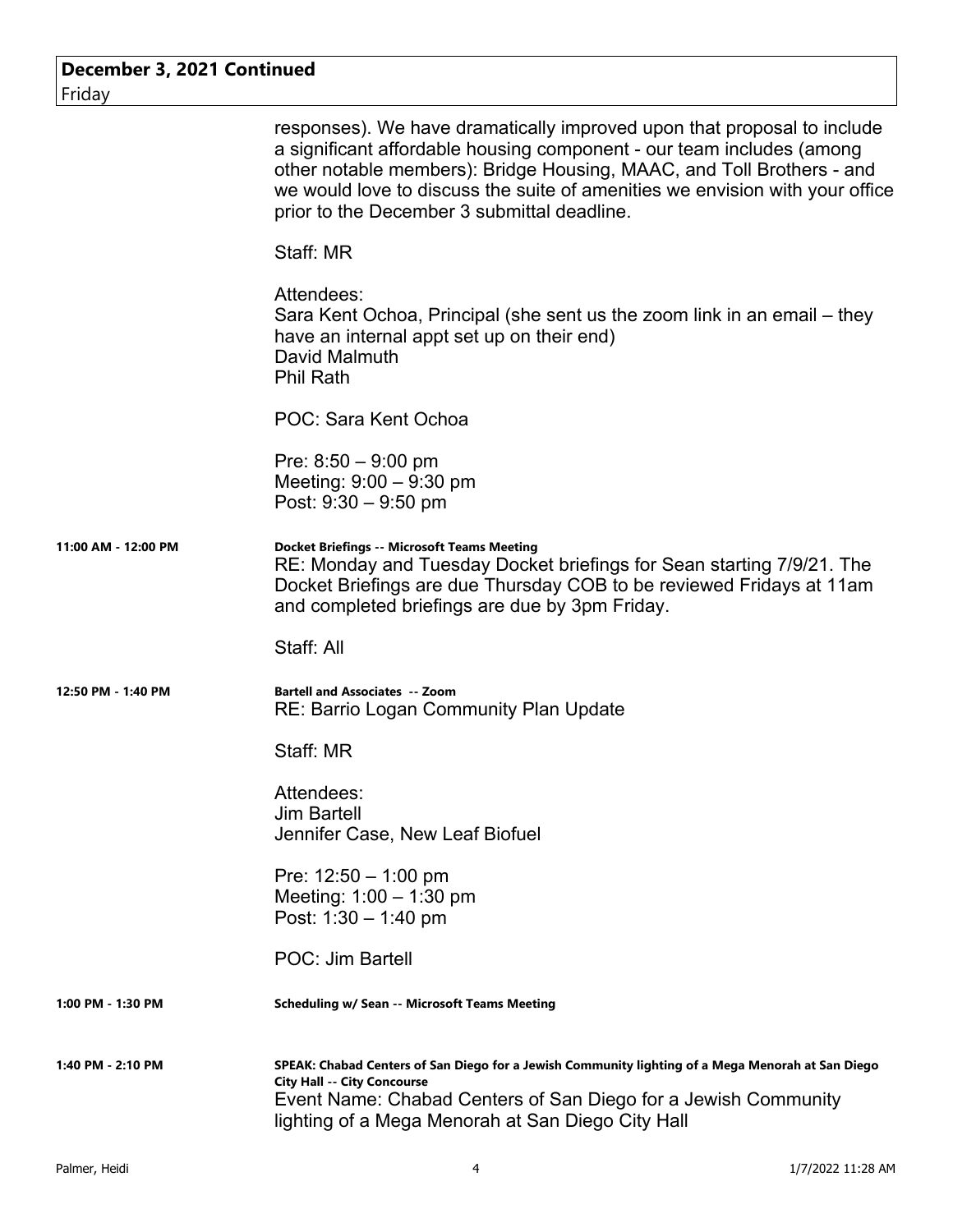|                                   | December 3, 2021 Continued                                                                                                                                        |                   |
|-----------------------------------|-------------------------------------------------------------------------------------------------------------------------------------------------------------------|-------------------|
| Friday                            |                                                                                                                                                                   |                   |
|                                   | Staff: HP, BW - Comms FYI                                                                                                                                         |                   |
|                                   | Other Attendees: Mayor Gloria, CM Von Wilpert, Rabbi Yonah Fradkin,<br>Regional Director of Chabad of San Diego and Assistant Chief Terence<br>Charlot (SDPD).    |                   |
|                                   | <b>POC: Jordan Marks</b>                                                                                                                                          |                   |
| 2:30 PM - 4:00 PM                 | District 9 Office Hours - Central -- City Heights Library<br>Staff: MO, BM                                                                                        |                   |
| December 4, 2021<br>Saturday      |                                                                                                                                                                   |                   |
| <b>All Day</b>                    | <b>Chanukah</b>                                                                                                                                                   |                   |
| 9:00 AM - 9:30 AM                 | SPEAK: ILACSD Cleanup Event (9-12) -- Southcrest Rec Center<br>RE: Give welcoming remarks to volunteers at the cleanup event around the<br>Southcrest Rec Center. |                   |
|                                   | Staff: MZ, BW - TPs/Comms FYI                                                                                                                                     |                   |
| <b>December 5, 2021</b><br>Sunday |                                                                                                                                                                   |                   |
| All Day                           | Chanukah                                                                                                                                                          |                   |
| <b>December 6, 2021</b><br>Monday |                                                                                                                                                                   |                   |
| All Day                           | Chanukah                                                                                                                                                          |                   |
| 9:00 AM - 9:30 AM                 | <b>CM Lacava -- Sean's Office</b><br><b>RE: People's Ordinance</b>                                                                                                |                   |
|                                   | Staff: LVN, BD                                                                                                                                                    |                   |
| 10:00 AM - 11:00 AM               | <b>Managers check in -- Microsoft Teams Meeting</b>                                                                                                               |                   |
| 11:00 AM - 11:50 AM               | Briefing (CM Sean Elo-Rivera) - Barrio Logan CPU -- Microsoft Teams Meeting<br>RE: Barrio Logan CPU and discussing the Barrio Logan CPU                           |                   |
|                                   | Attendees: CM Sean Elo-Rivera, Tait Galloway, Lisa Linda                                                                                                          |                   |
|                                   | Optional: Mike Hansen, Tom Tomlinson, Michael Prinz, Randy Wilde,                                                                                                 |                   |
| Palmer, Heidi                     | 5                                                                                                                                                                 | 1/7/2022 11:28 AM |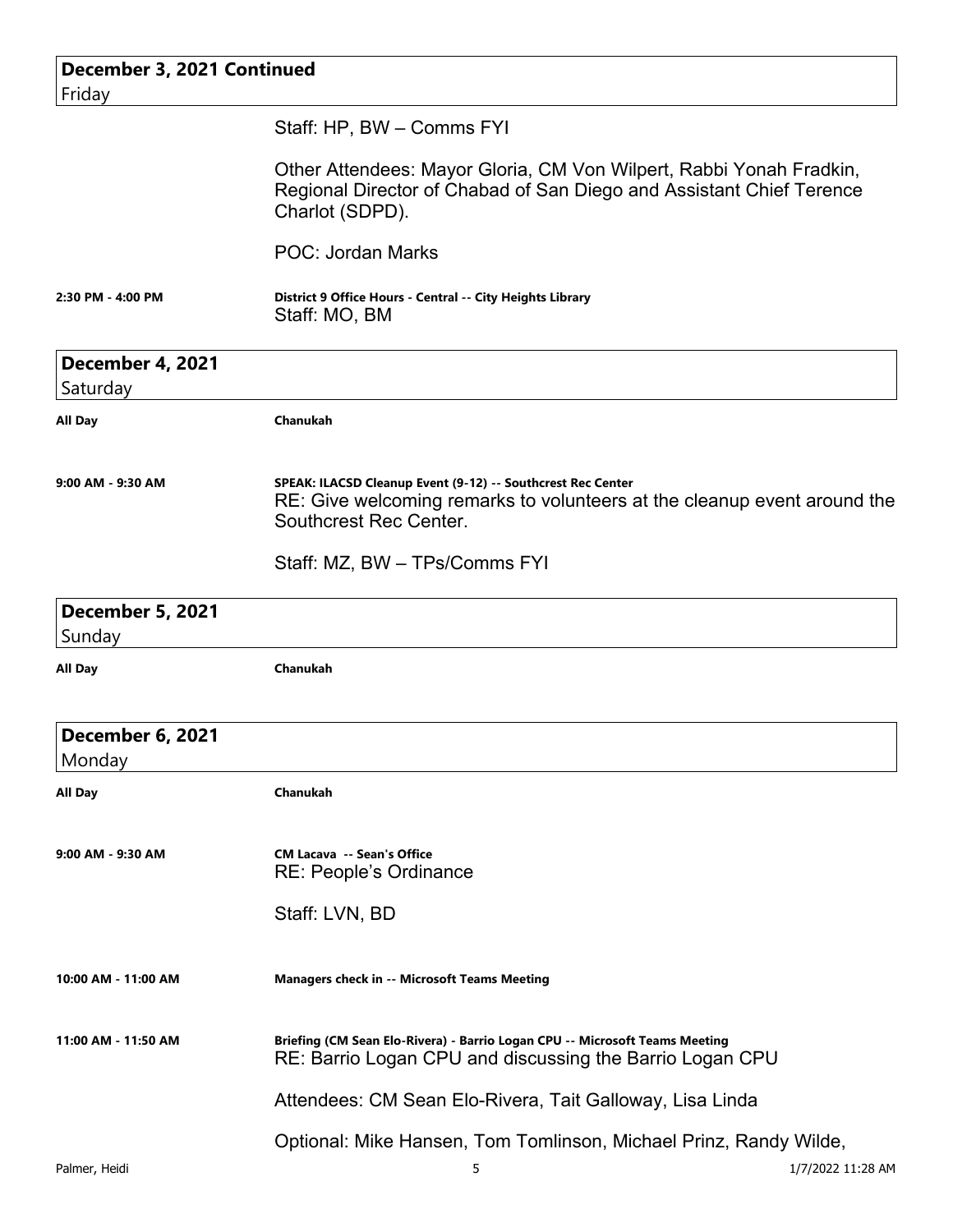| December 6, 2021 Continued         |                                                                                                                                                                                            |  |
|------------------------------------|--------------------------------------------------------------------------------------------------------------------------------------------------------------------------------------------|--|
| Monday                             |                                                                                                                                                                                            |  |
|                                    | <b>Javier Gomez</b>                                                                                                                                                                        |  |
|                                    | Meeting: 11:00 - 11:30 am<br>Post: 11:30 - 11:50 am                                                                                                                                        |  |
| 12:30 PM - 1:30 PM                 | Weekly Staff Meeting/Docket Briefing -- Zoom<br>RE: Review briefings for Council meeting and discuss pressing items for<br>the week. We will also report out on community issues/meetings. |  |
|                                    | Staff: All                                                                                                                                                                                 |  |
| 2:00 PM - 5:30 PM                  | Council -- Zoom                                                                                                                                                                            |  |
| <b>December 7, 2021</b><br>Tuesday |                                                                                                                                                                                            |  |
| 7:15 AM - 8:15 AM                  | Quarterly (coffee) w/ CM Elo-Rivera 1:1 -- Mostra Coffee: 2001 Fourth Ave, 92101<br><b>POC: Heidi Palmer</b>                                                                               |  |
| 9:00 AM - 10:00 AM                 | Internal Meeting -- Sean's Office<br><b>RE: Council Prep and Docket Projections</b>                                                                                                        |  |
|                                    | Staff: LVN, MR, HL, TB, CC                                                                                                                                                                 |  |
| 10:00 AM - 11:00 AM                | Council -- Zoom                                                                                                                                                                            |  |
| 11:00 AM - 12:00 PM                | <b>CLOSED SESSION -- Microsoft Teams Meeting</b>                                                                                                                                           |  |
| 1:00 PM - 1:30 PM                  | Council President Elo-Rivera   Building Update -- CAB 10 - D9 Office<br>Attendees: Jay Goldstone, Councilmember Cate, Council President Elo-<br><b>Rivera</b>                              |  |
| 2:00 PM - 6:00 PM                  | Council -- Zoom                                                                                                                                                                            |  |
| 6:10 PM - 6:30 PM                  | Interview w/ KUSI -- Zoom<br><b>POC: Hula Ramos</b>                                                                                                                                        |  |
| 7:00 PM - 7:30 PM                  | Interview w/ 10 News -- Zoom<br><b>RE: Council President Vote</b>                                                                                                                          |  |
|                                    | Staff: BW                                                                                                                                                                                  |  |
| 7:30 PM - 8:00 PM                  | Drop By: SDRCC International Tribute Awards -- Westgate Hotel                                                                                                                              |  |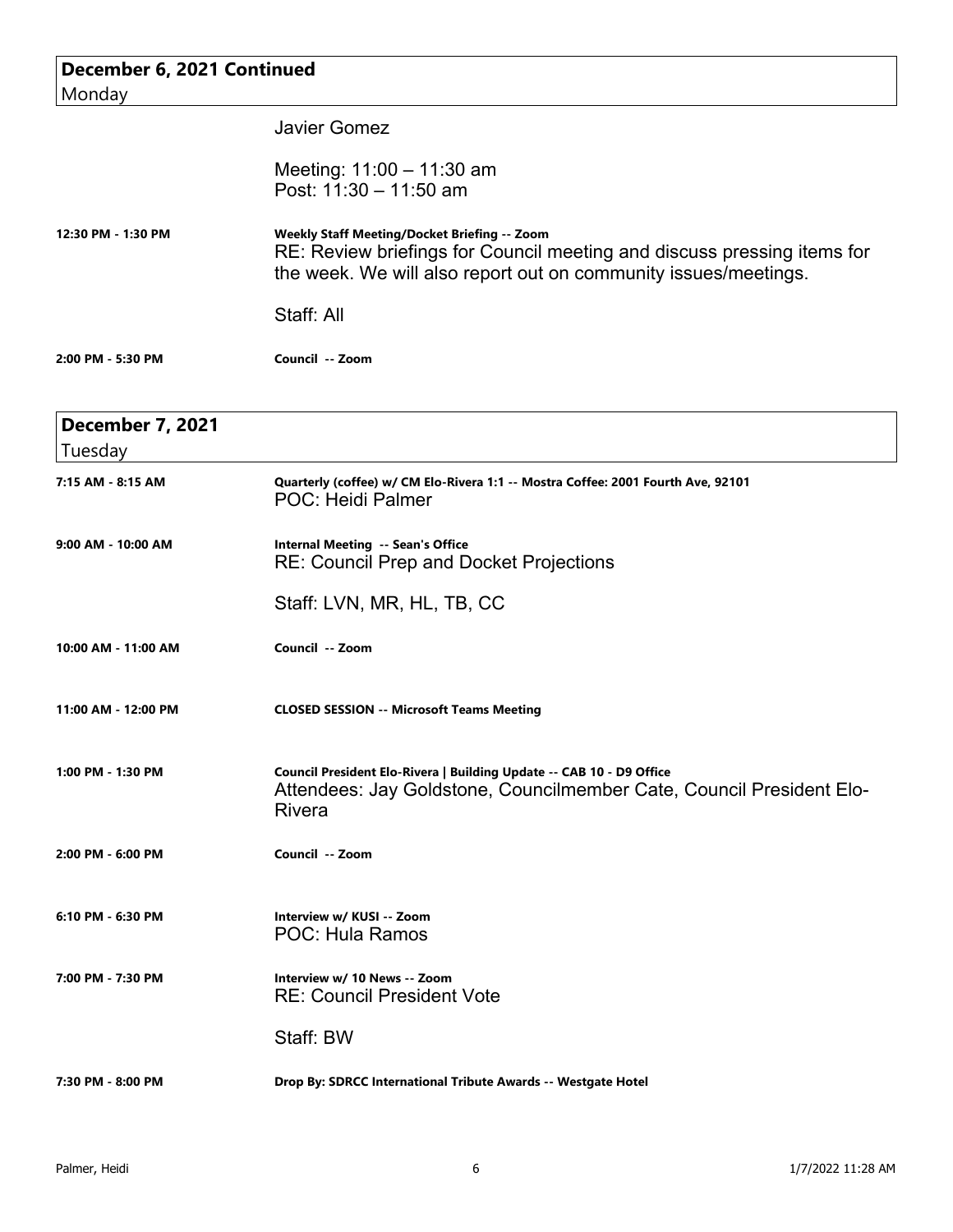| <b>December 8, 2021</b>        |                                                                                                                                                                                                                                                                              |                   |
|--------------------------------|------------------------------------------------------------------------------------------------------------------------------------------------------------------------------------------------------------------------------------------------------------------------------|-------------------|
| Wednesday<br>9:00 AM - 9:30 AM | LU&H Docket Briefing -- Microsoft Teams Meeting                                                                                                                                                                                                                              |                   |
| 10:00 AM - 12:00 PM            | MTS Taxicab Administration Committee (TAC) -- Zoom                                                                                                                                                                                                                           |                   |
| 12:00 PM - 1:00 PM             | SB 330 Roundtable : Elo-Rivera -- Microsoft Teams Meeting                                                                                                                                                                                                                    |                   |
| 1:50 PM - 3:20 PM              | Monthly w/ CP Elo-Rivera/Mayor Todd Gloria [staff: Javier] -- Mayor's Office<br>Participants:<br><b>Mayor Todd Gloria</b><br>Paola Avila<br><b>Javier Gomez</b><br><b>CM Elo-Rivera</b><br>Lydia Van Note                                                                    |                   |
|                                | POC: Heidi Palmer or Michelle Porras<br>Pre: $1:50 - 2:00$ pm<br>Meeting: $2:00 - 3:00$ pm<br>Post: $3:00 - 3:20$ pm                                                                                                                                                         |                   |
| 3:15 PM - 3:45 PM              | Elliott: Elo-Rivera -- Microsoft Teams Meeting                                                                                                                                                                                                                               |                   |
| 4:00 PM - 4:30 PM              | San Diego Youth Commission - Dec Meeting -- Zoom                                                                                                                                                                                                                             |                   |
| 5:00 PM - 5:30 PM              | Drop by: MANA de SD Holiday Soiree -- BRICK @ Liberty Station, 2863 Historic Decatur Rd, San Diego, CA<br>Event Name: 2021 MANA de San Diego Holiday Soiree<br>Staff: MZ<br>Other Attendees: San Diego Superior Court Judge Marissa Bejarano and<br><b>Community Leaders</b> |                   |
|                                | POC: Fernanda Canchola                                                                                                                                                                                                                                                       |                   |
| 6:00 PM - 6:30 PM              | SPEAK: San Diego Bike Coalition Bike Awards -- Zoom<br>Event Name: 2021 Golden Gear Awards                                                                                                                                                                                   |                   |
|                                | Staff: MR                                                                                                                                                                                                                                                                    |                   |
|                                | POC: Andy Hanshaw                                                                                                                                                                                                                                                            |                   |
| 6:30 PM - 7:30 PM              | SPEAK: Business For Good Celebration -- Alesmith Brewing, 9990 AleSmith Ct, San Diego, CA 92126<br>Event Name: Business For Good Celebration, receive award for<br>"Community Partner of the Year".                                                                          |                   |
| Palmer, Heidi                  | 7                                                                                                                                                                                                                                                                            | 1/7/2022 11:28 AM |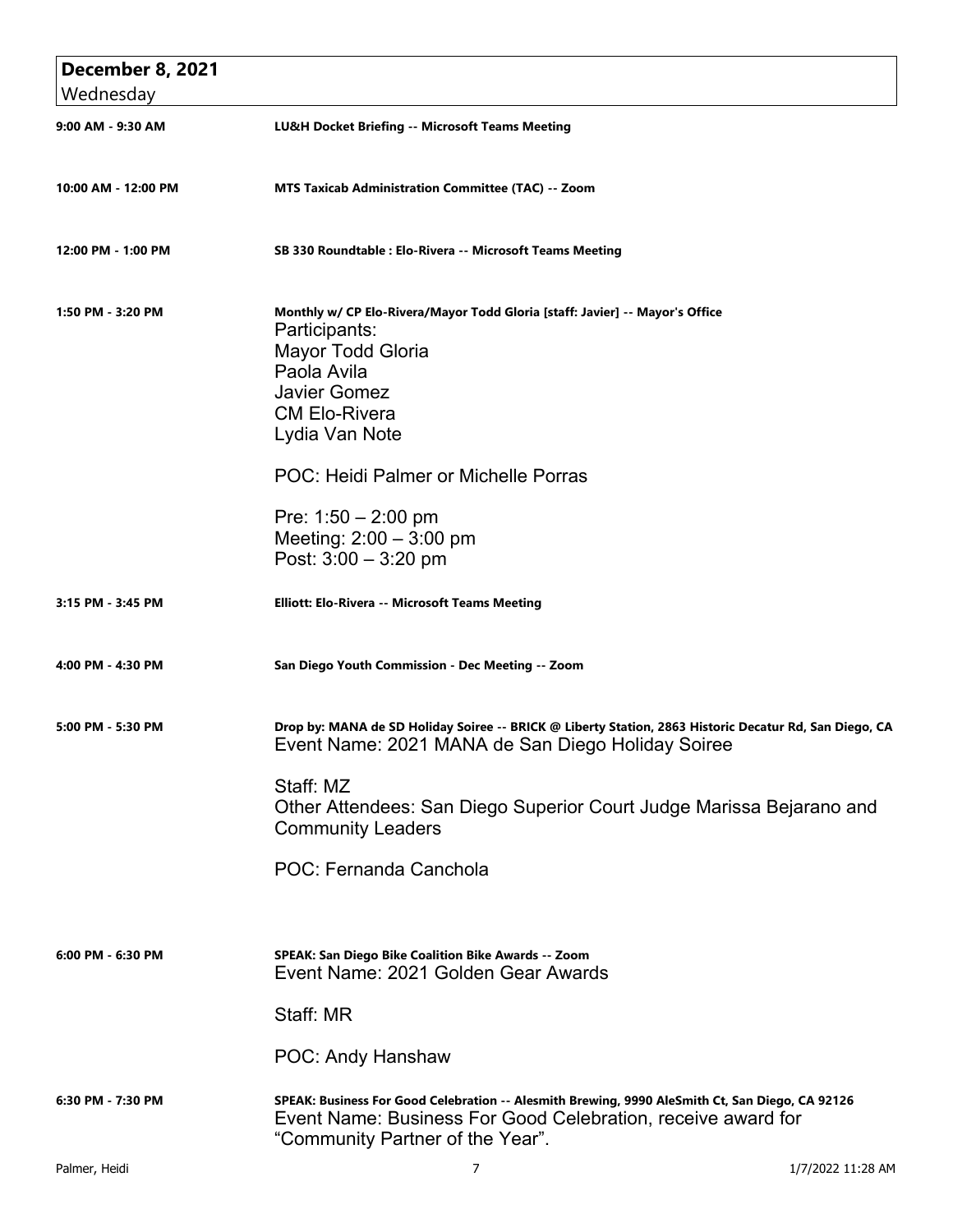Staff: MO

Other Attendees: Mayor Todd Gloria, Supervisor Nora Vargas, Lee Friedman of Community Choice Energy

POC: Danea Ramos

| <b>December 9, 2021</b> |                                                                                                                                                                               |
|-------------------------|-------------------------------------------------------------------------------------------------------------------------------------------------------------------------------|
| Thursday                |                                                                                                                                                                               |
| 9:00 AM - 9:30 AM       | Forward Docket Planning -- Microsoft Teams Meeting/Sean's Office                                                                                                              |
| 9:30 AM - 10:00 AM      | D9/Jeff Kawar -- CAB10- District 9 Office<br><b>RE: Discuss IBA Director Recruitment</b>                                                                                      |
|                         | Staff: LVN                                                                                                                                                                    |
| 10:00 AM - 10:30 AM     | <b>SANDAG Briefing -- Microsoft Teams Meeting</b>                                                                                                                             |
| 11:00 AM - 11:30 AM     | BOD Briefing with CP Elo-Rivera -- Microsoft Teams Meeting                                                                                                                    |
| 11:30 AM - 12:00 PM     | UTWSD -- Zoom<br><b>RE: SD County Regional Decarbonization Framework</b>                                                                                                      |
|                         | Staff: JG                                                                                                                                                                     |
|                         | Attendees:<br><b>Peter Zschiesche</b><br><b>Mikaiil Hussein</b><br>Lilly Irani                                                                                                |
|                         | Meeting: $11:30 - 12:00$ pm<br>Post: $12:00 - 12:10 \text{ pm}$                                                                                                               |
| 1:00 PM - 3:00 PM       | LU&H -- Zoom                                                                                                                                                                  |
| $6:00$ PM - 7:00 PM     | Willie Henderson Park Residents Group Meeting -- Southcrest Rec Center, 4149 Newton St SD 92113<br>Event Name: Willie Henderson Park residents follow-up community<br>Meeting |
|                         | Staff: MZ                                                                                                                                                                     |
|                         | POC: MZ                                                                                                                                                                       |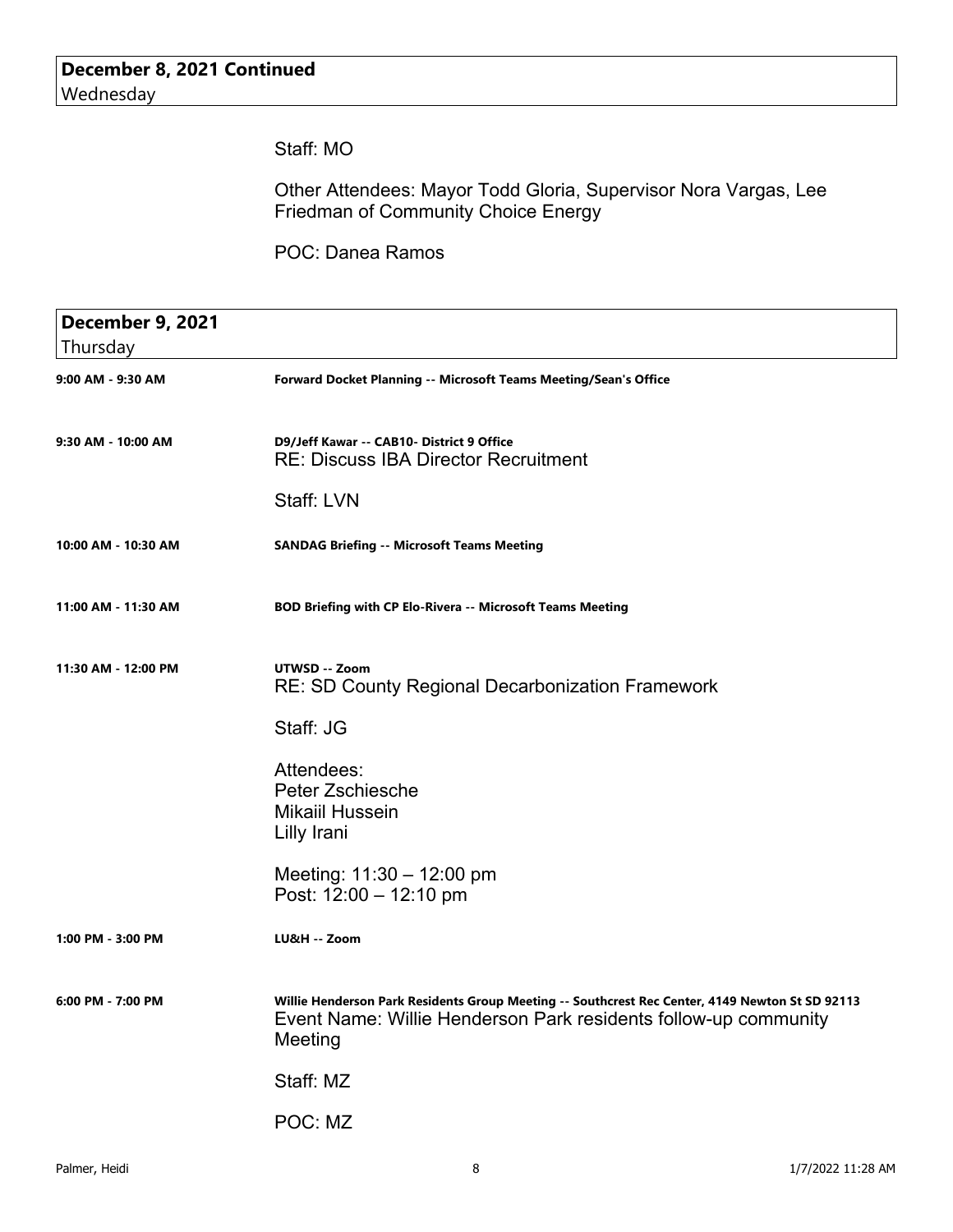| <b>December 10, 2021</b>             |                                                                                                                                                                                                                                                                                                       |
|--------------------------------------|-------------------------------------------------------------------------------------------------------------------------------------------------------------------------------------------------------------------------------------------------------------------------------------------------------|
| Friday                               |                                                                                                                                                                                                                                                                                                       |
| 8:30 AM - 12:00 PM                   | <b>SANDAG Board Meeting -- Zoom</b>                                                                                                                                                                                                                                                                   |
| 12:50 PM - 1:50 PM                   | Jay Goldstone, COO Monthly Meeting -- D9 Office<br>RE: Monthly Meetings - Sean and Jay are both open to meeting in person.                                                                                                                                                                            |
|                                      | Staff: LVN                                                                                                                                                                                                                                                                                            |
|                                      | Pre: $12:50 - 1:00$ pm<br>Meeting: $1:00 - 1:30$ pm<br>Post: $1:30 - 1:50$ pm                                                                                                                                                                                                                         |
| 2:00 PM - 2:20 PM                    | Water CP Legal Documents Signing -- Conf CAB 7 Debt Mgt                                                                                                                                                                                                                                               |
| 2:30 PM - 3:30 PM                    | <b>Docket Briefings -- Microsoft Teams Meeting</b><br>RE: Monday and Tuesday Docket briefings for Sean starting 7/9/21. The<br>Docket Briefings are due Thursday COB to be reviewed Fridays at 11am<br>and completed briefings are due by 3pm Friday.                                                 |
|                                      | Staff: All                                                                                                                                                                                                                                                                                            |
| 3:30 PM - 4:00 PM                    | D9/City Clerk -- Zoom<br><b>RE: Discuss Council Meetings Processes</b>                                                                                                                                                                                                                                |
| 4:00 PM - 4:30 PM                    | Council President Elo-Rivera - Briefing for December 14, 2021 City Council Closed Session -- Microsoft<br><b>Teams Meeting</b>                                                                                                                                                                        |
| 5:30 PM - 7:30 PM                    | Consul General of Mexico Ohlti Award Ceremony -- Mingei Museum, Balboa Park<br>Event Name: Ohlti Award Ceremony                                                                                                                                                                                       |
|                                      | Staff/Guest: Ang                                                                                                                                                                                                                                                                                      |
| <b>December 11, 2021</b><br>Saturday |                                                                                                                                                                                                                                                                                                       |
| 8:30 AM - 9:00 AM                    | D9 Community Cleanup - Fairmont Village (8:30-11) -- Officer Jeremy Henwood Park, 3795 Fairmount<br><b>Avenue 92105</b><br>RE: Give welcoming remarks at the community clean up that will focus on<br>the Fairmount Village neighborhood organized by The Clean and Safe<br>Coalition and our office. |
|                                      | Staff: JG                                                                                                                                                                                                                                                                                             |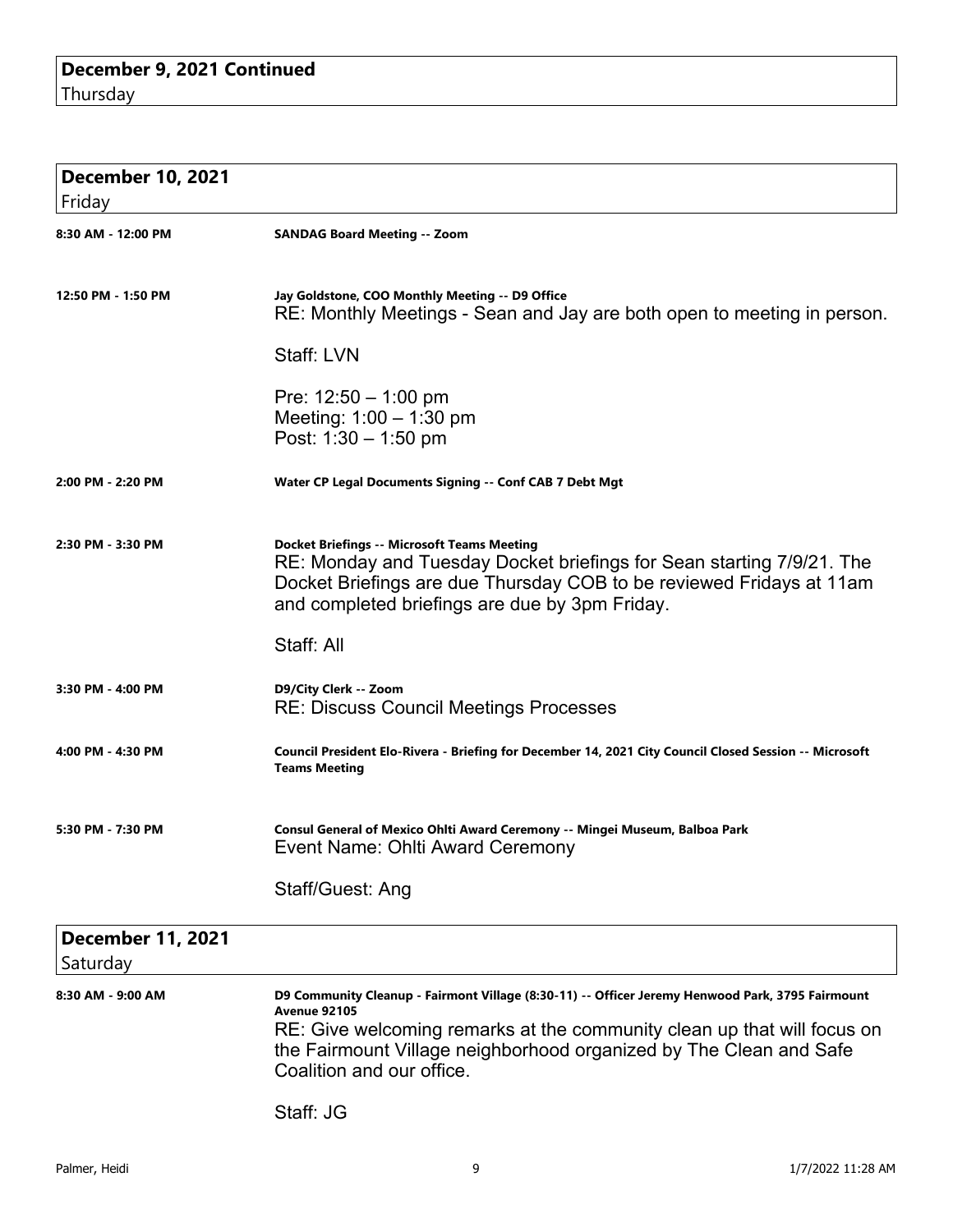# **December 11, 2021 Continued** Saturday **10:00 AM - 11:00 AM SPEAK: Southeastern Holiday Celebration Event -- Willie Henderson Park near the parking lot off 45th Steet** Event Name: Give welcoming remarks at the Holiday Celebration Event Staff: MZ at event, Comms FYI/TPs – BW, FYI – MO Other Attendees: CM Montgomery Steppe, Mayor Todd Gloria was invited POC: Omar Luzuriaga

 **December 13, 2021** Monday **10:00 AM - 11:00 AM Managers check in -- Microsoft Teams Meeting** 11:00 AM - 11:30 AM Monthly Mt. Hope Meetings -- Microsoft Teams Meeting **11:30 AM - 12:00 PM Scheduling w/ Sean -- Microsoft Teams Meeting 12:00 PM - 1:00 PM Weekly Staff Meeting/Docket Briefing -- Zoom** RE: Review briefings for Council meeting and discuss pressing items for the week. We will also report out on community issues/meetings. Staff: All **1:00 PM - 1:30 PM Bi-Weekly PO Check-in -- Microsoft Teams Meeting** RE: Discuss People's Ordinance Staff: LVN, BD, MR **1:30 PM - 2:00 PM Assemblymember Weber and CM Montgomery-Steppe RE: State Budget Requests -- Zoom** RE: Request from Assemblymember Weber to discuss state budget requests with D9 and D4 Staff: MR, LVN - Opt **2:30 PM - 6:00 PM Council -- Zoom**

### **December 14, 2021** Tuesday **9:00 AM - 9:30 AM RTFH Ad Hoc Committee Briefing -- Microsoft Teams Meeting** RE: review items for the RTFH Ad Hoc Committee: Addressing Homelessness Among Black San Diegans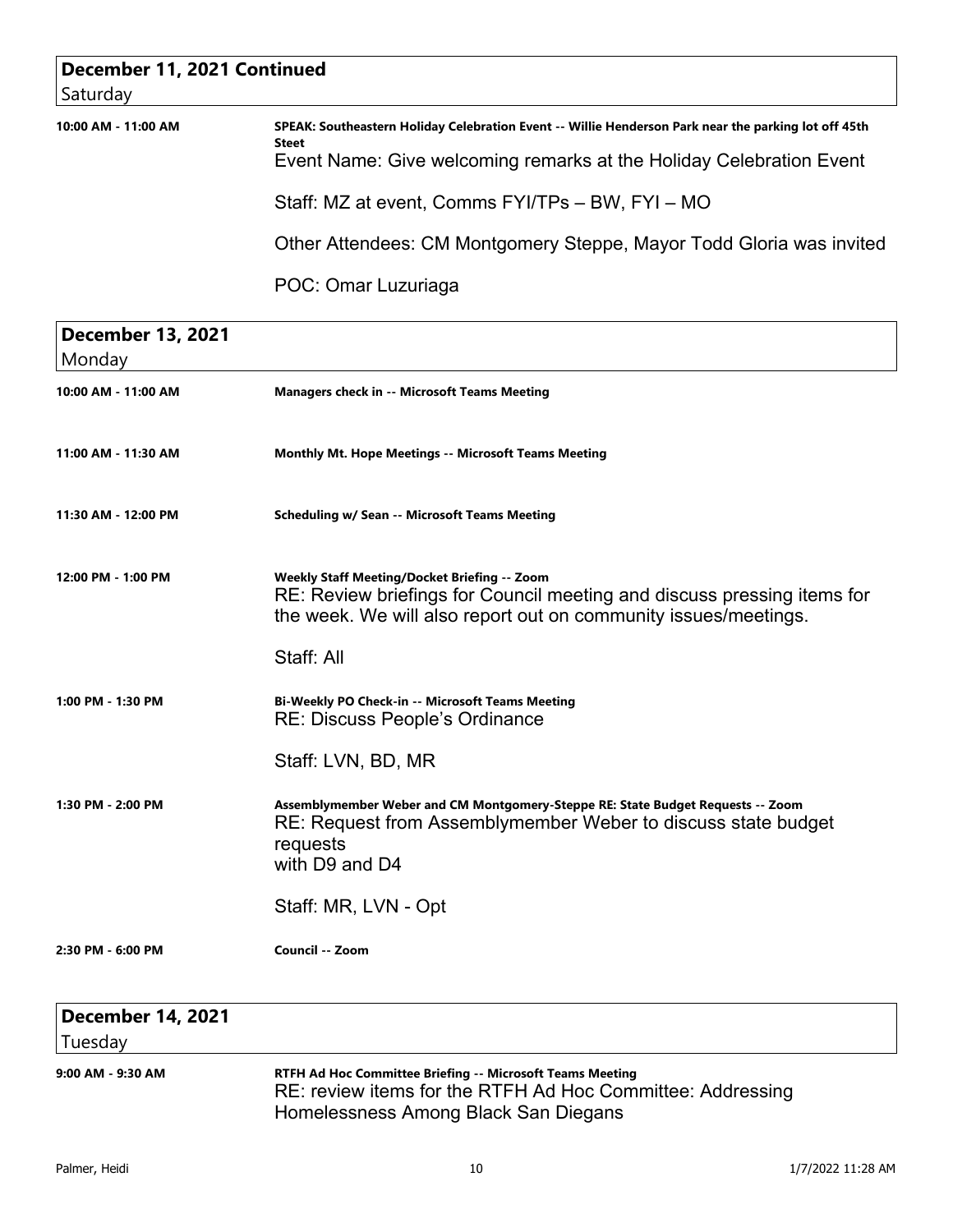|                          | December 14, 2021 Continued                                                        |  |
|--------------------------|------------------------------------------------------------------------------------|--|
| Tuesday                  |                                                                                    |  |
| 9:30 AM - 10:00 AM       | <b>Council Prep -- Sean's Office</b>                                               |  |
| 10:00 AM - 11:00 AM      | Council -- Zoom                                                                    |  |
| 11:00 AM - 1:00 PM       | <b>CLOSED SESSION -- Microsoft Teams Meeting</b>                                   |  |
| 1:30 PM - 1:45 PM        | <b>KPBS Midday Edition Interview -- Zoom</b><br><b>RE: Council President Role</b>  |  |
|                          | Staff: BW                                                                          |  |
|                          | <b>POC: Andrew Bracken</b>                                                         |  |
| 1:45 PM - 2:00 PM        | <b>Council Prep -- Sean's Office</b>                                               |  |
| 2:00 PM - 6:00 PM        | Council -- Zoom                                                                    |  |
| 4:00 PM - 5:00 PM        | Cradle-to-Career Governing Board Meeting -- Zoom                                   |  |
| 5:00 PM - 7:00 PM        | <b>SDRCC VIP Holiday Reception</b>                                                 |  |
| <b>December 15, 2021</b> |                                                                                    |  |
| Wednesday                |                                                                                    |  |
| 8:30 AM - 9:00 AM        | ATI Briefing -- Sean's Office/Teams<br><b>RE: Briefing for Special ATI meeting</b> |  |
| 9:00 AM - 9:30 AM        | MTS Board Docket Briefing -- Microsoft Teams Meeting                               |  |

- **9:30 AM 10:00 AM SANDAG BOD Briefing -- Microsoft Teams Meeting**
- 
- **10:00 AM 11:00 AM Elliott : Elo-Rivera -- Zoom**
- **11:00 AM 12:00 PM CP Elo-Rivera/CM Lacava -- D9 Office**  RE: Street Vendor Ordinance

#### Attendees: CP Elo-Rivera CM Lacava Maya Rosas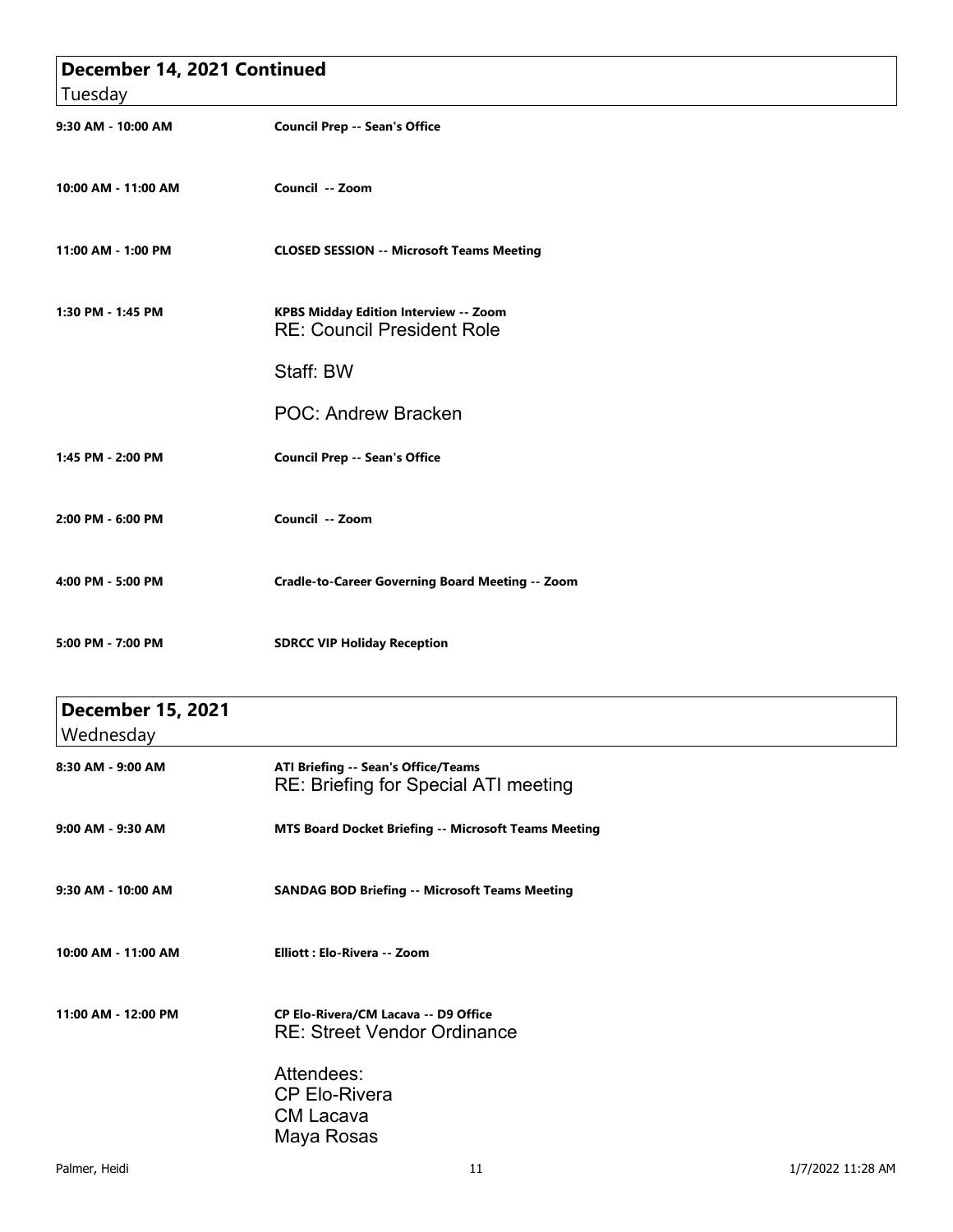| December 15, 2021 Continued          |                                                                                                                                                                                         |  |
|--------------------------------------|-----------------------------------------------------------------------------------------------------------------------------------------------------------------------------------------|--|
| Wednesday                            |                                                                                                                                                                                         |  |
|                                      | <b>Julio Garcia</b>                                                                                                                                                                     |  |
|                                      | Meeting: 11:00 - 11:30 am<br>Post: 11:30 - 12:00 pm                                                                                                                                     |  |
| 1:00 PM - 4:00 PM                    | <b>Special ATI Meeting -- Zoom</b>                                                                                                                                                      |  |
| 5:30 PM - 6:00 PM                    | Cert: College Area Business District Holiday Event -- Dirty Birds, 6499 El Cajon Boulevard, San Diego CA<br>92115<br>Event Name: College Area Christmahannukwanzamas Mixer<br>Staff: JN |  |
|                                      | POC: Jim Schneider                                                                                                                                                                      |  |
| 6:00 PM - 9:00 PM                    | The Real District 9 Staff Holiday Party -- Kensington Brewing Co. 4067 Adams Ave, San Diego, CA 92116                                                                                   |  |
| <b>December 16, 2021</b><br>Thursday |                                                                                                                                                                                         |  |
| 7:45 AM - 8:30 AM                    | SPEAK: Press Conference w/ Mayor Todd Gloria -- El Dorado Cocktail Lounge, 1030 Broadway, San Diego,<br>CA 92101<br>Event Name: Minimum Wage Press Conference                           |  |
|                                      | Staff: JG at event, BW TPs                                                                                                                                                              |  |
|                                      | <b>POC: Courtney Pittam</b>                                                                                                                                                             |  |
| 8:45 AM - 8:55 AM                    | Drop by: Labor Council Annual Food and Toy Drive -- Petco Tailgate Parking, 1235 K St., 92101<br>Event Name: Labor Council Annual Food and Toy Drive                                    |  |
|                                      | Staff: JG                                                                                                                                                                               |  |
|                                      | POC: Alex Libby                                                                                                                                                                         |  |
| 9:00 AM - 12:00 PM                   | <b>MTS Board Meeting -- MTS Board Room</b><br>Staff: JG                                                                                                                                 |  |
| 1:30 PM - 4:30 PM                    | D9 Housing Partners Group Meeting -- Zoom<br>RE: Group discussion on housing                                                                                                            |  |
|                                      | Staff: LVN, MR, MO, BW, HP                                                                                                                                                              |  |
|                                      | Pre: $1:30 - 2:00$ pm<br>Meeting: $2:00 - 4:00$ pm<br>Post: $4:00 - 4:30$ pm                                                                                                            |  |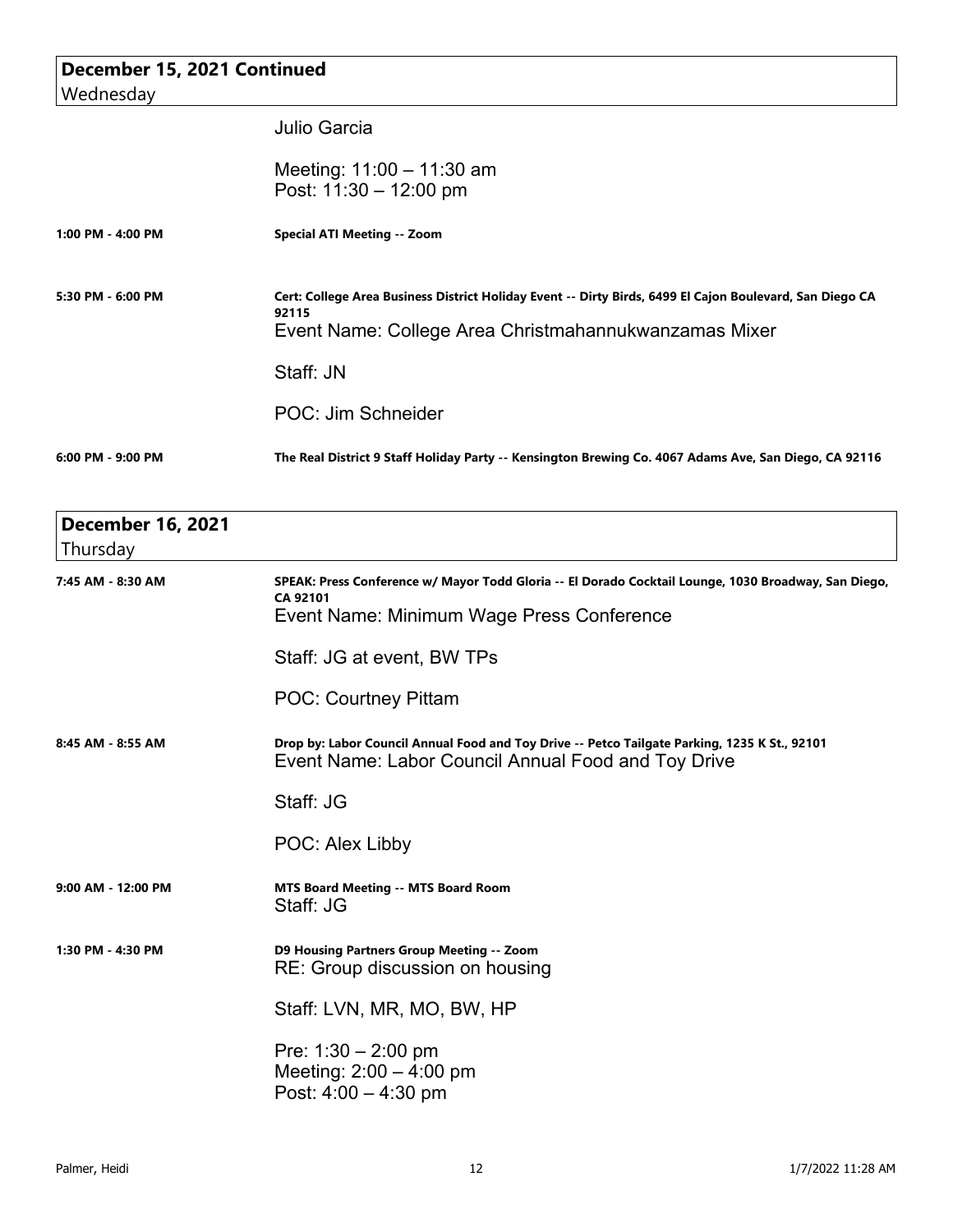| December 16, 2021 Continued          |                                                                                                                                                              |  |
|--------------------------------------|--------------------------------------------------------------------------------------------------------------------------------------------------------------|--|
| Thursday                             |                                                                                                                                                              |  |
| 5:00 PM - 6:00 PM                    | La Raza's Holiday Party VIP Reception -- The LOT @ Liberty Station, 2620 Truxtun Road, San Diego, CA<br>92106                                                |  |
|                                      | Event Name: La Raza Lawyer Association VIP Reception & Holiday Party                                                                                         |  |
|                                      | Staff: None, Ang – opt                                                                                                                                       |  |
|                                      | POC: Catherine M Arambula                                                                                                                                    |  |
| 6:30 PM - 7:30 PM                    | SD Pride Holiday Mixer -- Rich's at 1051 University Ave, San Diego, CA 92103<br>Event Name: SD Pride Holiday Mixer                                           |  |
|                                      | Staff: BM, Ang - optional                                                                                                                                    |  |
|                                      | POC: Jen LaBarbera                                                                                                                                           |  |
| <b>December 17, 2021</b><br>Friday   |                                                                                                                                                              |  |
| 9:00 AM - 12:00 PM                   | <b>SANDAG Board Meeting -- Zoom</b>                                                                                                                          |  |
|                                      |                                                                                                                                                              |  |
| 2:00 PM - 2:30 PM                    | <b>Forward Docket -- Sean's Office/Teams</b>                                                                                                                 |  |
| 3:00 PM - 3:30 PM                    | Monthly 1:1 w/ CM Moreno -- via Phone                                                                                                                        |  |
| 3:30 PM - 3:45 PM                    | Interview w/ Andrew Keatts, VOSD -- Zoom<br><b>RE: Housing Authority</b>                                                                                     |  |
|                                      | Staff: BW                                                                                                                                                    |  |
| $6:00$ PM - $6:30$ PM                | Drop By: Mt. Hope Community Movie Night (6-8) -- Community Garden - 4261 Market ST SD CA 92113<br>Event Name: Mt. Hope Community Movie Night featuring "Elf" |  |
|                                      | Staff: MZ                                                                                                                                                    |  |
|                                      | POC: MZ                                                                                                                                                      |  |
| <b>December 18, 2021</b><br>Saturday |                                                                                                                                                              |  |
| 9:30 AM - 10:30 AM                   | SPEAK: YMCA Holiday Party and Toys for Tots Giveaway -- Copley-Price Family YMCA, 4300 El Cajon Blvd,<br>92015                                               |  |
|                                      | Event Name: YMCA Holiday Party and Toys for Tots Giveaway                                                                                                    |  |
|                                      | Staff: BM, BW - Comms FYI                                                                                                                                    |  |
|                                      | Other Attendees: Sean will be the only elected official. YMCA Board<br><b>Members</b>                                                                        |  |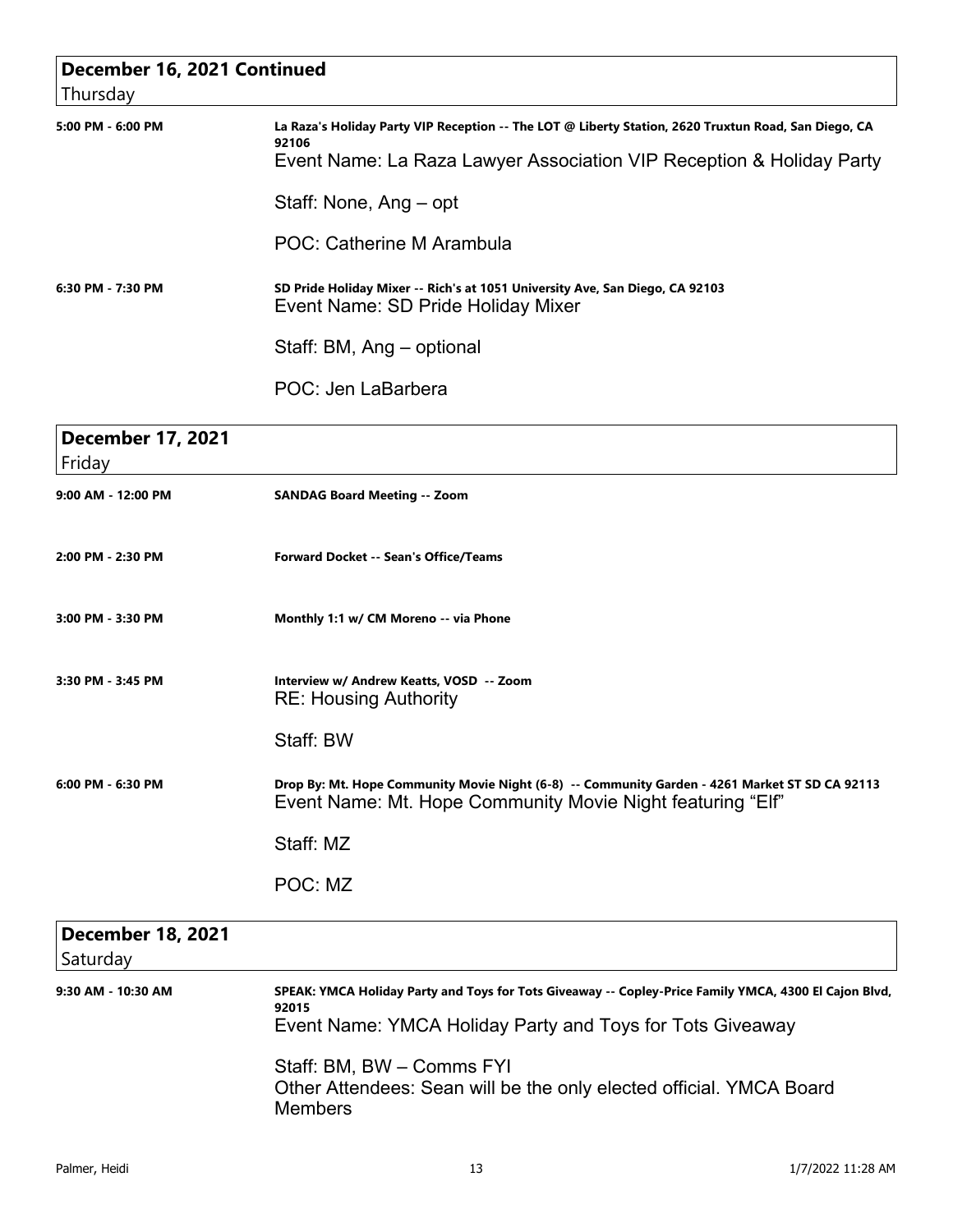| December 18, 2021 Continued        |                                                                                                                                                                                                                                                                                                                                                     |  |
|------------------------------------|-----------------------------------------------------------------------------------------------------------------------------------------------------------------------------------------------------------------------------------------------------------------------------------------------------------------------------------------------------|--|
| Saturday                           |                                                                                                                                                                                                                                                                                                                                                     |  |
|                                    | POC: Raymond Wu                                                                                                                                                                                                                                                                                                                                     |  |
| 10:45 AM - 11:15 AM                | Drop By: Colina del Sol Winter Wonderland Event (10-12) -- Colina del Sol Park<br>Event Name: Parks and Rec Colina del Sol Winter Wonderland                                                                                                                                                                                                        |  |
|                                    | Staff: BM at event, BW – comms FYI<br>Other Attendees: CM Montgomery was invited, Parks and Rec upper<br>management and members of the Star/Pal as well as SDPD community<br>relations officers                                                                                                                                                     |  |
|                                    | <b>POC: Dave Lee</b>                                                                                                                                                                                                                                                                                                                                |  |
| 12:00 PM - 12:30 PM                | UTWSD Fall Fundraisers (12-2) -- Fairmount Labor Building, 4265 Fairmount Avenue<br>Event Name: UTWSD Fall Fundraiser                                                                                                                                                                                                                               |  |
|                                    | Staff: MO if possible<br>Other Attendees: Sean is the only elected there, with the other offices<br>sending representatives.                                                                                                                                                                                                                        |  |
|                                    | POC: Peter Zschiesche                                                                                                                                                                                                                                                                                                                               |  |
| <b>December 19, 2021</b><br>Sunday |                                                                                                                                                                                                                                                                                                                                                     |  |
| 11:30 AM - 1:00 PM                 | SPEAK: New Vision Church 5th Annual Toy Drive -- Colina Del Sol Park, 4110 54th St, San Diego, CA<br>92105                                                                                                                                                                                                                                          |  |
|                                    | Event Name: New Vision Church 5th Annual Toy Drive                                                                                                                                                                                                                                                                                                  |  |
|                                    | Staff: MZ at event, BW – Comms FYI and TPs as needed<br>Other Attendees: Mayor Todd Gloria was invited, two Associate Chiefs<br>from PD will be<br>there.                                                                                                                                                                                           |  |
|                                    | POC: Sean Beaudoin                                                                                                                                                                                                                                                                                                                                  |  |
| <b>December 20, 2021</b><br>Monday |                                                                                                                                                                                                                                                                                                                                                     |  |
| All Day                            | <b>Legislative Recess</b>                                                                                                                                                                                                                                                                                                                           |  |
| 9:00 AM - 9:30 AM                  | CP Elo-Rivera/CPS HR Consulting -- Zoom<br>Re: Discuss Planning Director Recruitment with our recruiters, CPS HR<br>Consulting, who are meeting with key stakeholders to gather information<br>about the position and qualities and skills of an ideal candidate. This<br>information will be used to guide the brochure development.<br>Attendees: |  |
|                                    | <b>Council President Sean Elo-Rivera</b><br>Maya Rosas, Deputy Chief of Staff - Transformative Policy                                                                                                                                                                                                                                               |  |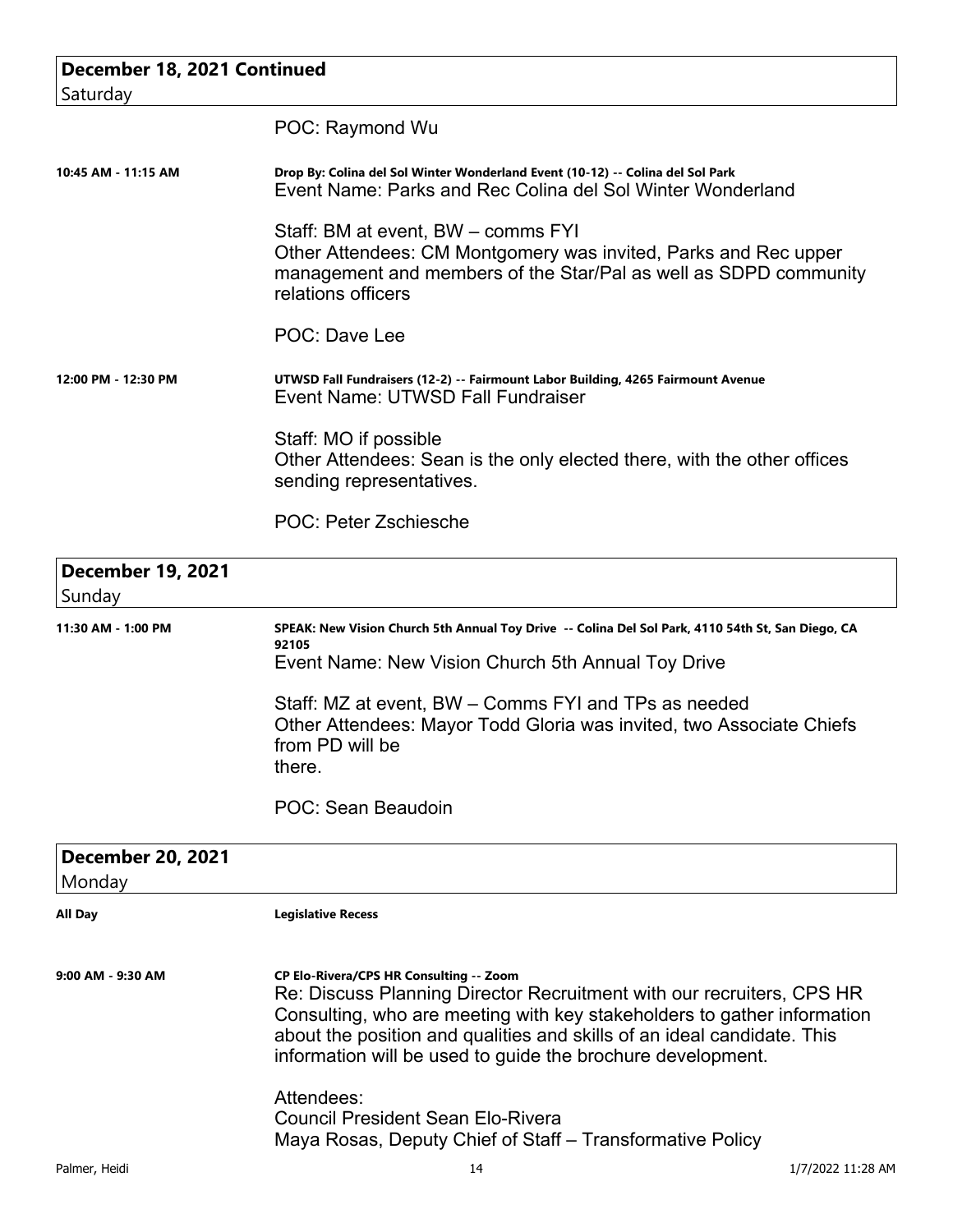| December 20, 2021 Continued         |                                                                                                                                                                                                   |  |
|-------------------------------------|---------------------------------------------------------------------------------------------------------------------------------------------------------------------------------------------------|--|
| Monday                              |                                                                                                                                                                                                   |  |
|                                     | Rachael Danke, CPS HR Consulting<br>Andrew Nelson, CPS HR Consulting                                                                                                                              |  |
|                                     | Optional:<br>Liz Barat, HR<br>Julie Rasco, HR<br>Paola Avila, Mayor's Chief of Staff                                                                                                              |  |
| 10:00 AM - 11:00 AM                 | Managers check in -- Microsoft Teams Meeting                                                                                                                                                      |  |
| 12:00 PM - 1:00 PM                  | <b>Weekly Staff Meeting/Docket Briefing -- Zoom</b><br>RE: Review briefings for Council meeting and discuss pressing items for<br>the week. We will also report out on community issues/meetings. |  |
|                                     | Staff: All                                                                                                                                                                                        |  |
| 1:00 PM - 1:30 PM                   | Meeting - Council President Sean Elo- Rivera / Amy Fong -- Microsoft Teams Meeting                                                                                                                |  |
| 1:30 PM - 2:00 PM                   | Bi-Weekly PO Check-in -- Microsoft Teams Meeting<br><b>RE: Discuss People's Ordinance</b>                                                                                                         |  |
|                                     | Staff: LVN, BD, MR                                                                                                                                                                                |  |
| 2:00 PM - 3:15 PM                   | Briefing of Council District 9 on Status of Prop B Negotiations -- Microsoft Teams Meeting                                                                                                        |  |
| <b>December 21, 2021</b><br>Tuesday |                                                                                                                                                                                                   |  |
| All Day                             | <b>Legislative Recess</b>                                                                                                                                                                         |  |
| 8:50 AM - 9:50 AM                   | Sean Spear, CH Works -- Zoom<br>RE: Sports Arena area project                                                                                                                                     |  |
|                                     | Staff: BW                                                                                                                                                                                         |  |
|                                     | Attendee:<br>Sean Spear, Community Housing Works                                                                                                                                                  |  |
|                                     | POC: Ternisha Christian                                                                                                                                                                           |  |
|                                     | Pre: $8:50 - 9:00$ am<br>Meeting: $9:00 - 9:30$ am<br>Post: 9:30 - 9:50 am                                                                                                                        |  |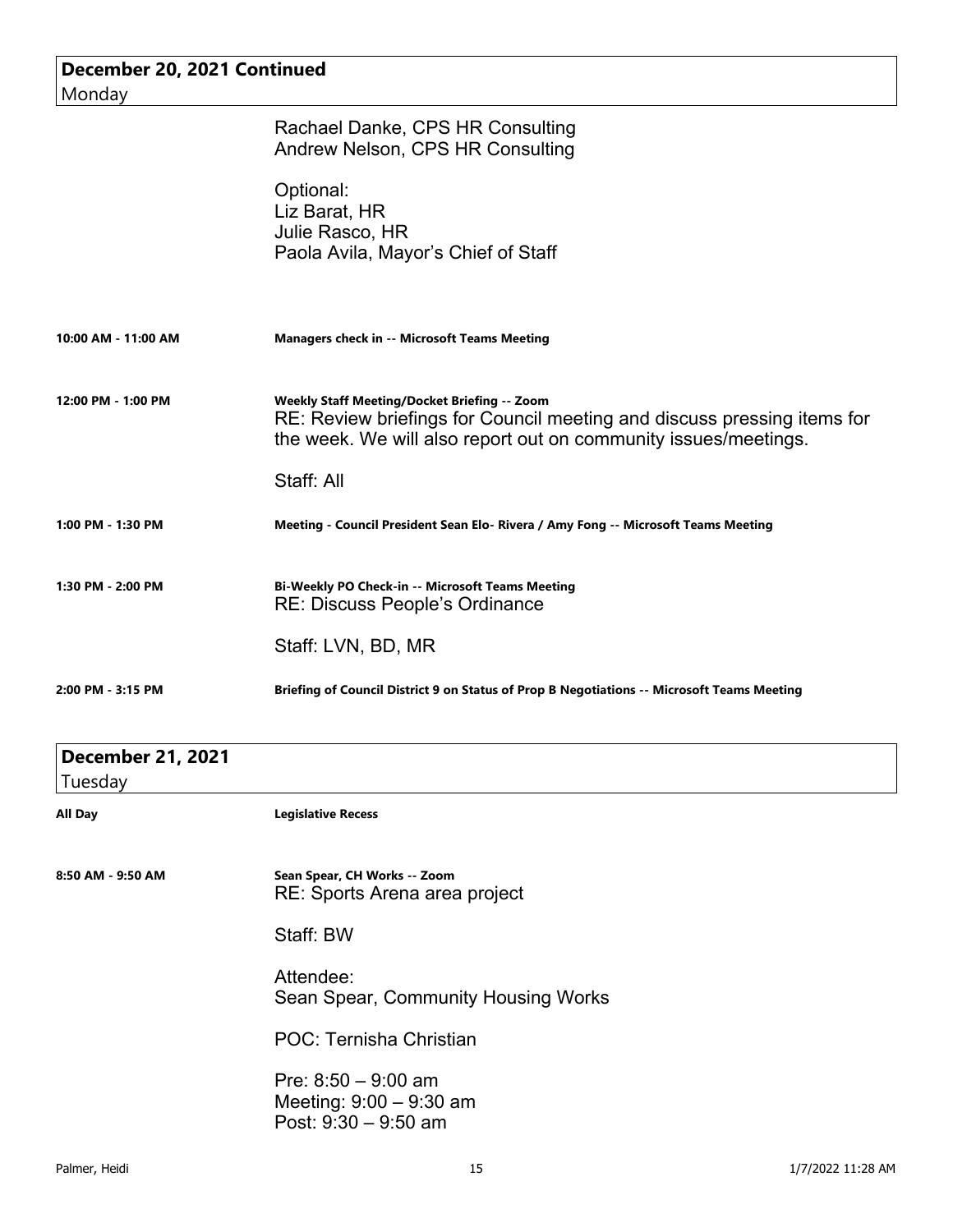| <b>Voices For Children -- Zoom</b><br>RE: Discuss collaborating to recruit Court Appointed Special Advocate<br>(CASA) volunteers who support our local foster youth.                                                                                           |
|----------------------------------------------------------------------------------------------------------------------------------------------------------------------------------------------------------------------------------------------------------------|
| Staff: MO, LVN - opt                                                                                                                                                                                                                                           |
| Attendees:<br>Paul Ammons, CASA Outreach Coordinator<br>Kelly Douglas, CEO                                                                                                                                                                                     |
| Pre: $9:50 - 10:00$ am<br>Meeting: $10:00 - 10:30$ am<br>Post: $10:30 - 10:50$ am                                                                                                                                                                              |
| Homekey - SDHC and CM Briefing -- Microsoft Teams Meeting/Sean's Office<br>Meeting: $11:00 - 12:00$ pm<br>Post: $12:00 - 12:30$ pm                                                                                                                             |
| CP Elo-Rivera/CAO Weekly Check-in -- Microsoft Teams Meeting                                                                                                                                                                                                   |
|                                                                                                                                                                                                                                                                |
| <b>Legislative Recess</b>                                                                                                                                                                                                                                      |
| SPEAK: VOSD Podcast Interview -- VOSD Studio, 110 West A ST, STE 650<br>RE: Reflect on how he got here and then discuss his priorities for the City<br>Council as president and the related topics: housing, homelessness, street<br>vending, policing, labor. |
| Staff: MR                                                                                                                                                                                                                                                      |
| <b>IBA Recruitment Meeting -- Zoom</b><br>RE: Informal ad hoc meeting to discuss and review the recruitment<br>brochure and timeline for IBA                                                                                                                   |
| Attendees:<br><b>Council President Elo-Rivera</b><br>Council President Pro Tem Montgomery Steppe<br><b>Councilmember Chris Cate</b><br><b>Councilmember Raul Campillo</b><br>Pamela Derby, CPS HR                                                              |
| <b>Serving Seniors -- Zoom</b>                                                                                                                                                                                                                                 |
|                                                                                                                                                                                                                                                                |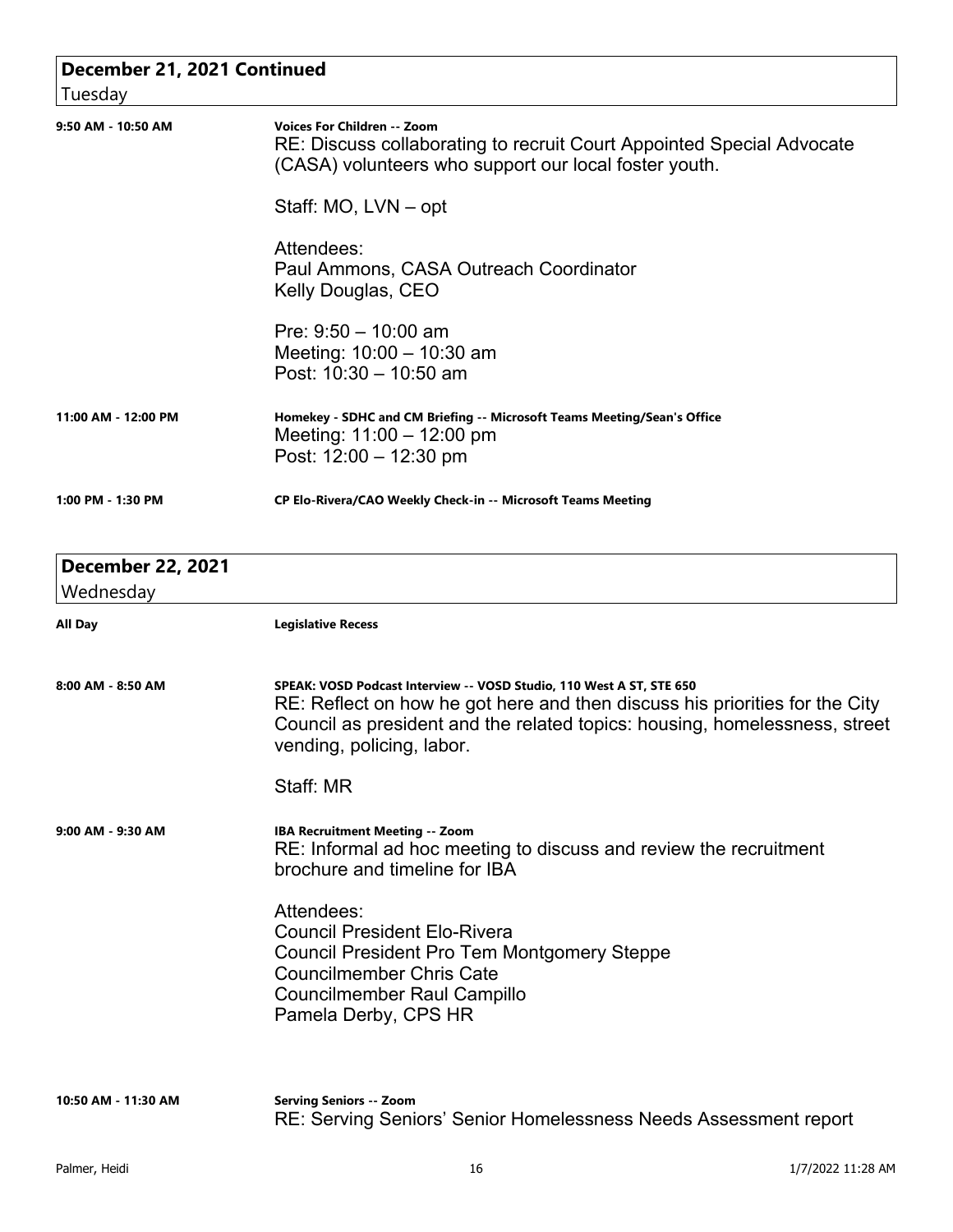| December 22, 2021 Continued          |                                                                                                                                                                                                                          |  |
|--------------------------------------|--------------------------------------------------------------------------------------------------------------------------------------------------------------------------------------------------------------------------|--|
| Wednesday                            |                                                                                                                                                                                                                          |  |
|                                      | Staff: BW                                                                                                                                                                                                                |  |
|                                      | Attendees:<br>Paul Downey, President/CEO<br>Melinda Forstey, COO<br>Christina Selder, Gov't Affairs                                                                                                                      |  |
|                                      | <b>POC: Christina Selder</b>                                                                                                                                                                                             |  |
|                                      | Pre: $10:50 - 11:00$ am<br>Meeting: 11:00 - 11:30 am                                                                                                                                                                     |  |
| 11:30 AM - 12:30 PM                  | <b>D9 Tour Sean/Chris</b>                                                                                                                                                                                                |  |
| 1:00 PM - 1:30 PM                    | Interview w/ Ranvir Raheja - The Spirit of San Diego -- Zoom<br>RE: Ranvir is a high school student doing a project "The Spirit of San<br>Diego" to highlight leaders in our region. Peter Callstrom referred him to us. |  |
|                                      | Staff: MR                                                                                                                                                                                                                |  |
| 2:00 PM - 2:45 PM                    | Center for Policy Initiatives   Strategic Planning Interview Request -- via Phone                                                                                                                                        |  |
| 4:00 PM - 5:00 PM                    | <b>Staff Midweek Check-in -- Microsoft Teams Meeting</b>                                                                                                                                                                 |  |
| <b>December 23, 2021</b><br>Thursday |                                                                                                                                                                                                                          |  |
| <b>All Day</b>                       | <b>Legislative Recess</b>                                                                                                                                                                                                |  |
| <b>December 24, 2021</b><br>Friday   |                                                                                                                                                                                                                          |  |
| <b>All Day</b>                       | <b>Christmas Day Observed - Office Closed</b>                                                                                                                                                                            |  |
| <b>All Day</b>                       | <b>Legislative Recess</b>                                                                                                                                                                                                |  |
| 1:00 PM - 1:30 PM                    | <b>Scheduling w/ Sean -- Microsoft Teams Meeting</b>                                                                                                                                                                     |  |